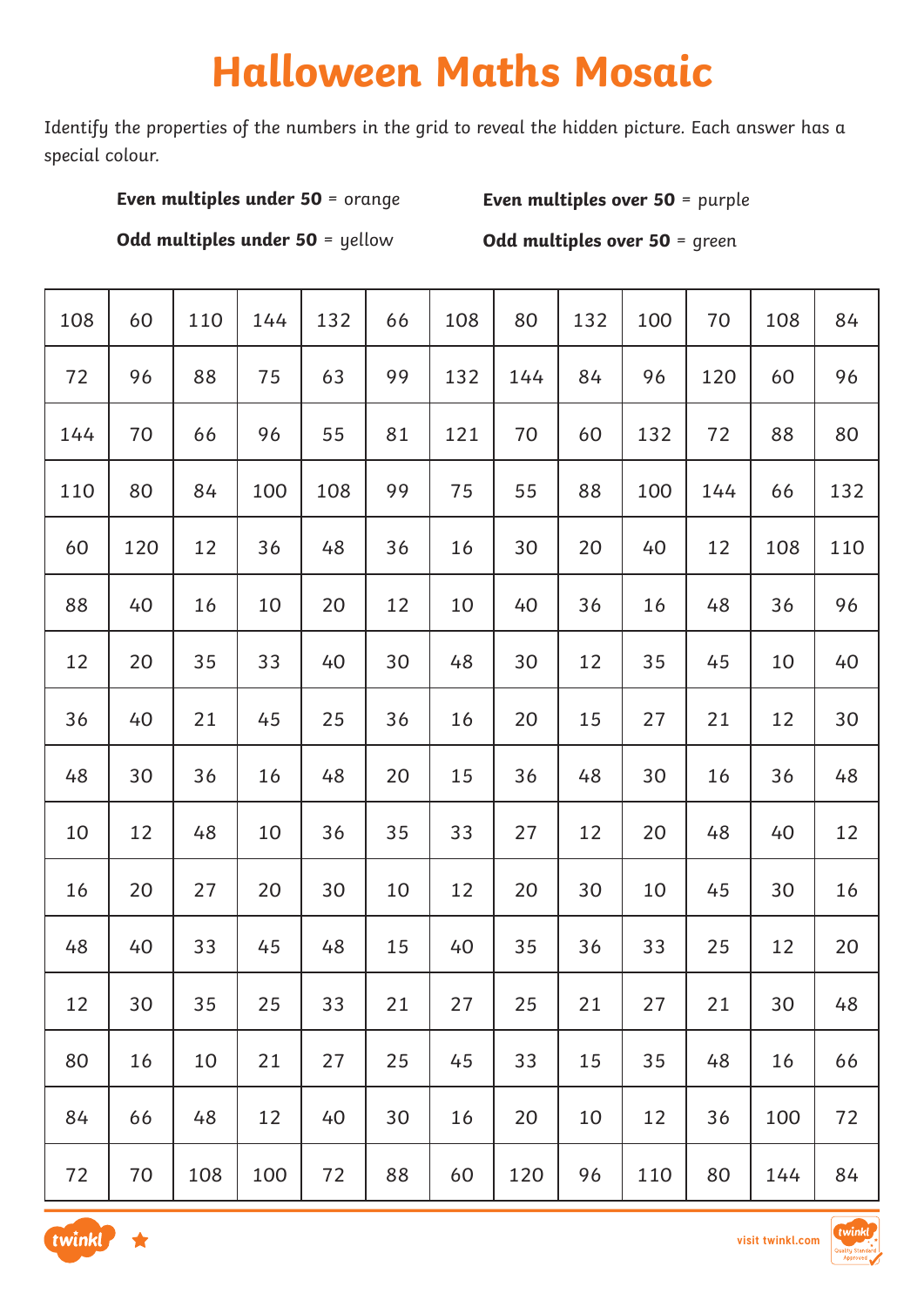# Halloween Maths Mosaic **Answers**

Identify the properties of the numbers in the grid to reveal the hidden picture. Each answer has a special colour.





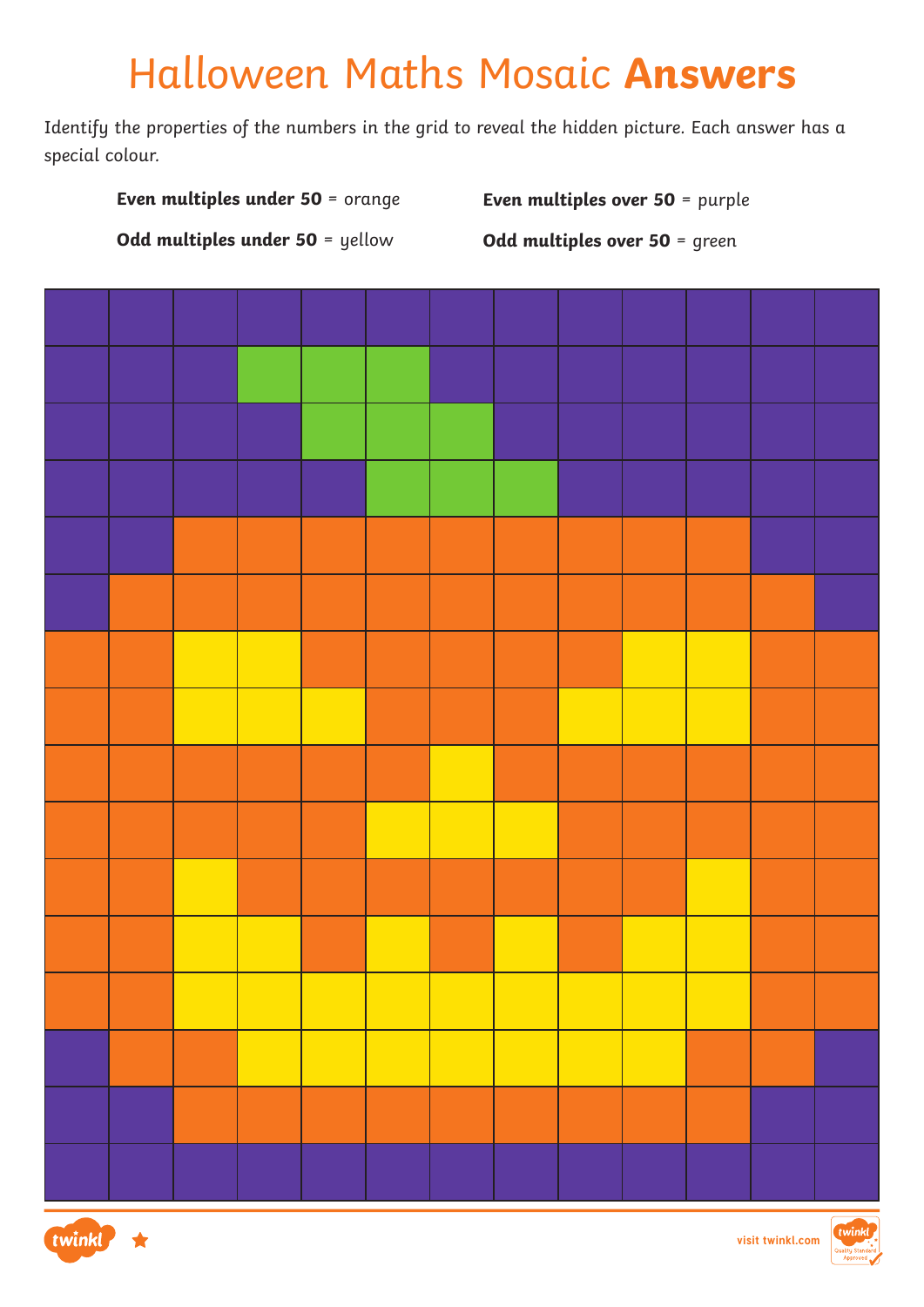# **Halloween Maths Mosaic**

Identify the properties of the numbers in the grid to reveal the hidden picture. Each answer has a special colour.

#### **Prime numbers to 100 = black**

**Even square numbers** = orange

**Odd square numbers** = purple

**Numbers with 4 factors = blue** 

| $\boldsymbol{6}$ | 22 | 49  | 25  | 10 | 21 | 14  | 22               | 9  | 10  | 22 | 14    | 21    |
|------------------|----|-----|-----|----|----|-----|------------------|----|-----|----|-------|-------|
| 15               | 8  | 9   | 81  | 15 | 9  | 8   | 21               | 6  | 21  | 8  | 15    | 6     |
| 10               | 21 | 15  | 14  | 6  | 21 | 10  | 14               | 22 | 121 | 9  | 21    | 22    |
| 14               | 6  | 10  | 21  | 15 | 22 | 25  | 21               | 15 | 49  | 81 | 14    | 15    |
| 8                | 22 | 15  | 81  | 8  | 14 | 15  | $\boldsymbol{6}$ | 10 | 22  | 15 | $8\,$ | 10    |
| 10               | 19 | 23  | 61  | 17 | 13 | 67  | 47               | 29 | 19  | 79 | 13    | 22    |
| 15               | 53 | 81  | 121 | 25 | 49 | 25  | 121              | 81 | 9   | 49 | 71    | 6     |
| 21               | 83 | 41  | 9   | 49 | 81 | 121 | 25               | 49 | 121 | 17 | 83    | 15    |
| 8                | 14 | 97  | 47  | 23 | 79 | 89  | 61               | 53 | 97  | 53 | 10    | 14    |
| 22               | 73 | 13  | 43  | 19 | 29 | 71  | 37               | 67 | 43  | 31 | 59    | 6     |
| 6                | 79 | 59  | 71  | 97 | 61 | 41  | 79               | 19 | 23  | 47 | 37    | 15    |
| 14               | 53 | 89  | 47  | 23 | 59 | 73  | 43               | 89 | 17  | 29 | 61    | $8\,$ |
| 100              | 67 | 41  | 79  | 31 | 13 | 83  | 61               | 23 | 13  | 97 | 59    | 4     |
| 144              | 13 | 71  | 43  | 19 | 89 | 53  | 37               | 79 | 83  | 41 | 67    | 64    |
| 36               | 64 | 83  | 17  | 67 | 29 | 41  | 17               | 47 | 73  | 53 | 36    | 100   |
| 144              | 4  | 100 | 53  | 31 | 61 | 13  | 83               | 71 | 29  | 64 | 144   | 4     |



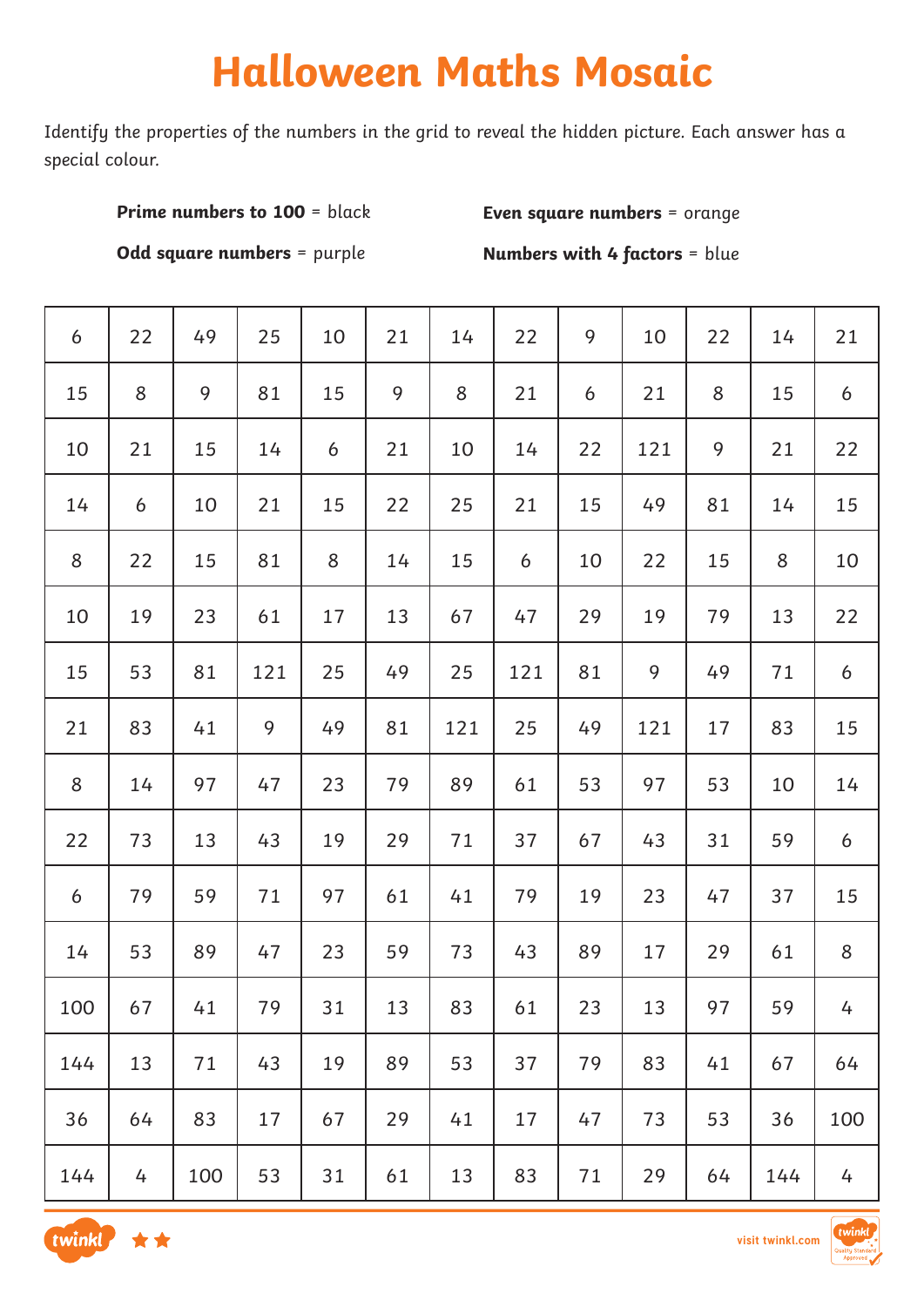## Halloween Maths Mosaic **Answers**

Identify the properties of the numbers in the grid to reveal the hidden picture. Each answer has a special colour.





**visit twinkl.com**

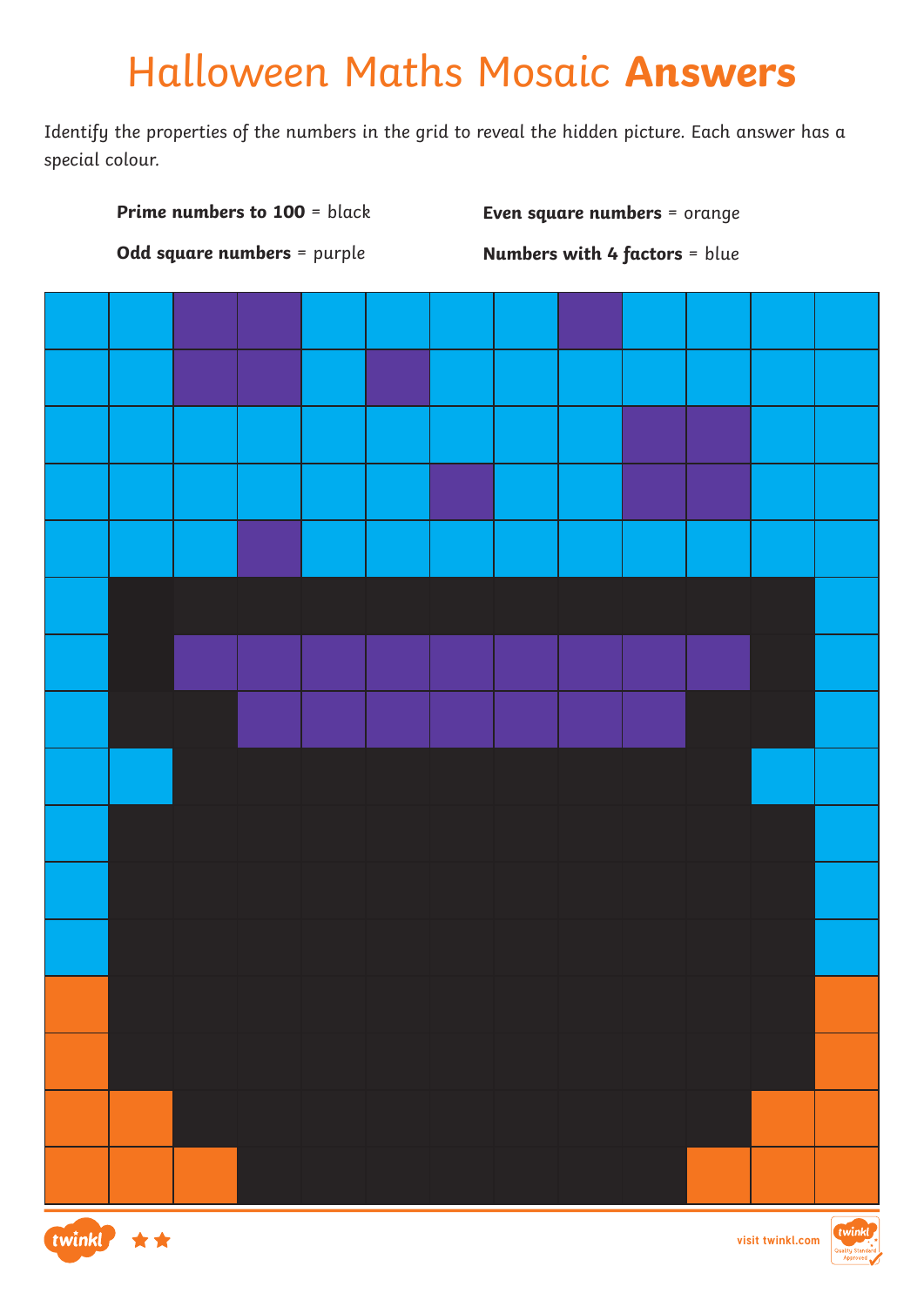# **Halloween Maths Mosaic**

Identify the properties of the numbers in the grid to reveal the hidden picture. Each answer has a special colour.

**Prime numbers** = green

**Numbers with 6 factors = black** 

**Cube numbers** = red

**Square numbers** = blue

**Numbers with 4 factors** = brown

| 4   | 49  | 36  | 10 | 15  | 14  | 15  | 6   | 22  | 6  | 49  | 144 | 4   |
|-----|-----|-----|----|-----|-----|-----|-----|-----|----|-----|-----|-----|
| 25  | 100 | 15  | 6  | 21  | 6   | 22  | 15  | 21  | 14 | 10  | 9   | 81  |
| 49  | 4   | 10  | 22 | 14  | 21  | 6   | 10  | 6   | 15 | 22  | 100 | 49  |
| 36  | 144 | 6   | 13 | 41  | 17  | 29  | 61  | 37  | 13 | 6   | 4   | 36  |
| 25  | 121 | 19  | 31 | 23  | 83  | 47  | 67  | 71  | 61 | 17  | 81  | 25  |
| 4   | 100 | 71  | 41 | 512 | 29  | 97  | 19  | 125 | 73 | 43  | 49  | 49  |
| 36  | 53  | 29  | 37 | 13  | 73  | 13  | 89  | 47  | 97 | 79  | 17  | 4   |
| 81  | 41  | 61  | 17 | 83  | 53  | 79  | 97  | 31  | 23 | 61  | 23  | 144 |
| 49  | 47  | 43  | 79 | 47  | 19  | 41  | 23  | 37  | 19 | 53  | 31  | 100 |
| 49  | 144 | 67  | 13 | 343 | 125 | 343 | 125 | 216 | 83 | 43  | 25  | 49  |
| 25  | 4   | 31  | 19 | 216 | 512 | 343 | 216 | 512 | 13 | 89  | 4   | 36  |
| 49  | 49  | 37  | 23 | 73  | 17  | 61  | 23  | 71  | 73 | 61  | 121 | 9   |
| 100 | 9   | 121 | 61 | 89  | 53  | 97  | 47  | 41  | 29 | 100 | 144 | 25  |
| 49  | 81  | 18  | 49 | 71  | 83  | 13  | 19  | 43  | 4  | 20  | 49  | 4   |
| 4   | 36  | 32  | 44 | 47  | 31  | 37  | 67  | 79  | 12 | 32  | 36  | 49  |
| 144 | 25  | 20  | 17 | 19  | 53  | 17  | 29  | 23  | 41 | 18  | 100 | 81  |